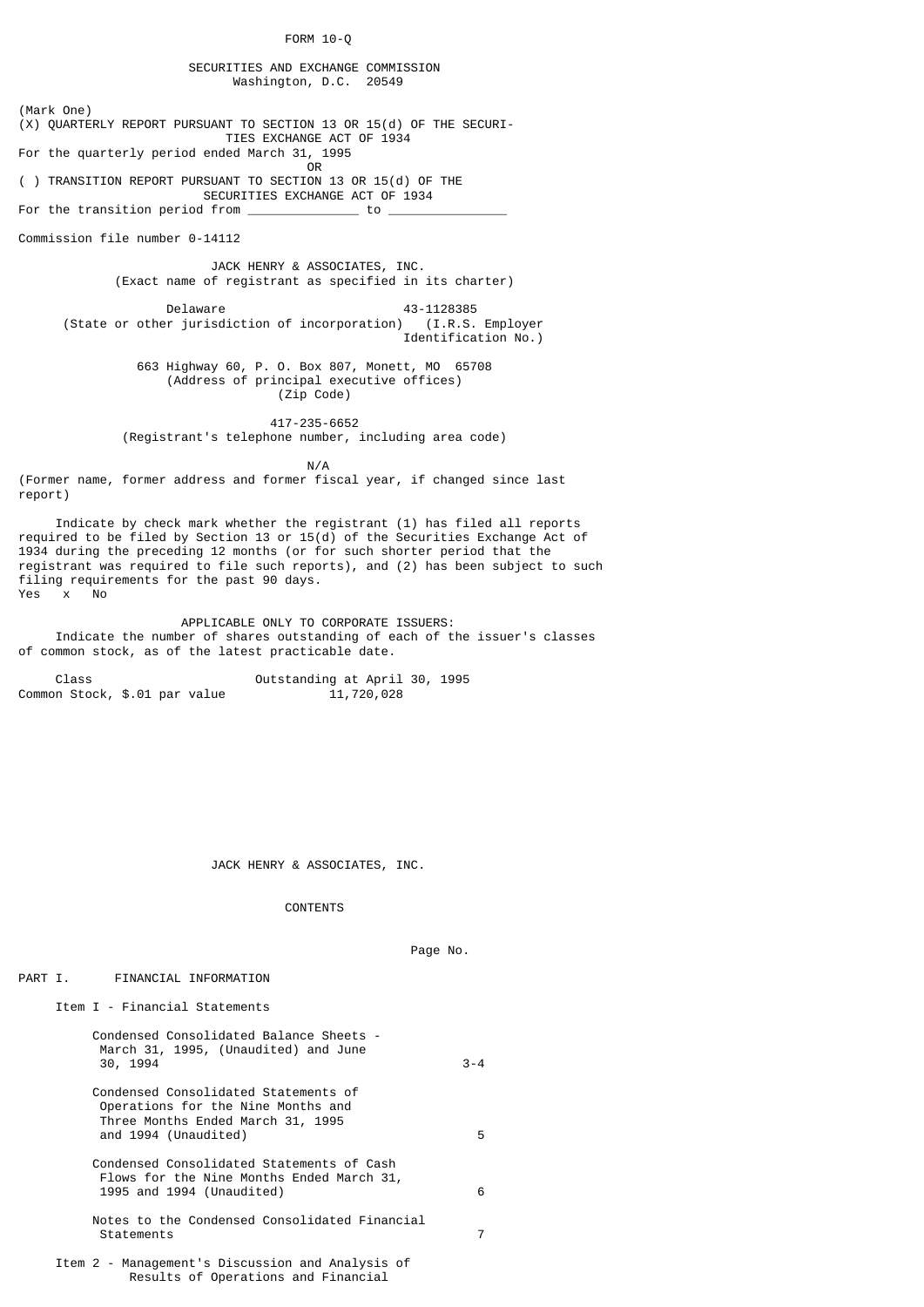Part II. OTHER INFORMATION

Item 5 - Other Information 10

Part I. Financial Information Item 1. Financial Statements

 JACK HENRY & ASSOCIATES, INC. AND SUBSIDIARIES CONSOLIDATED BALANCE SHEETS (In Thousands of Dollars, Except Share Data)

|                                                                 | March 31,<br>1995 |                  |
|-----------------------------------------------------------------|-------------------|------------------|
|                                                                 | (Unaudited)       | June 30,<br>1994 |
| <b>ASSETS</b>                                                   |                   |                  |
|                                                                 |                   |                  |
| Current assets:<br>Cash                                         | \$ 3,151          | \$1,942          |
| Short-term investments                                          | 11, 174           | 9,729            |
| Receivables                                                     | 5,682             | 11,384           |
| Prepaid expenses and other                                      | 2,302             | 2,126            |
| Total current assets                                            | \$22,309          | \$25,181         |
| Property and equipment, net                                     | 8,275             | 7,022            |
| Other assets:                                                   |                   |                  |
| Intangible assets, net of amortization                          | \$4,581           | \$ 3,238         |
| Computer software<br>Investments and other                      | 1,110<br>410      | 1,196<br>677     |
| Marketable equity securities                                    | 1,062             | 1,033            |
| Total other assets                                              | \$7,163           | \$6,144          |
| Total assets                                                    |                   |                  |
|                                                                 | \$37,747          | \$38,347         |
|                                                                 |                   |                  |
|                                                                 | March 31,<br>1995 | June 30,         |
|                                                                 | (Unaudited)       | 1994             |
| LIABILITIES AND STOCKHOLDERS' EQUITY                            |                   |                  |
| Current liabilities:                                            |                   |                  |
| Accounts payable                                                | \$ 2,041          | \$ 2,086         |
| Accrued expenses                                                | 1,220             | 1,541            |
| Income taxes<br>Deferred revenue                                | 430<br>5,776      | 10,373           |
| Total current liabilities                                       | \$9,467           | \$14,000         |
| Deferred income taxes                                           | 717               | 697              |
|                                                                 |                   |                  |
| Total liabilities                                               | \$10,184          | \$14,697         |
| Stockholders' equity:                                           |                   |                  |
| Preferred stock - \$1.00 par value;                             |                   |                  |
| 500,000 shares authorized;                                      |                   |                  |
| none issued<br>Common stock - \$0.01 par value;                 |                   |                  |
| 30,000,000 shares authorized;                                   |                   |                  |
| 11,704,528 issued @ 3/31/95                                     |                   |                  |
| 11,674,403 issued @ 6/30/94                                     | \$<br>117         | \$<br>117        |
| Additional paid-in capital<br>Net unrealized loss on noncurrent | 9,199             | 9,099            |
| equity securities                                               |                   | (44)             |
| Retained earnings                                               | 18,247            | 14,478           |
| Total stockholders' equity                                      | \$27,563          | \$23,650         |
| Total liabilities and                                           |                   |                  |
| stockholders' equity                                            | \$37,747          | \$38,347         |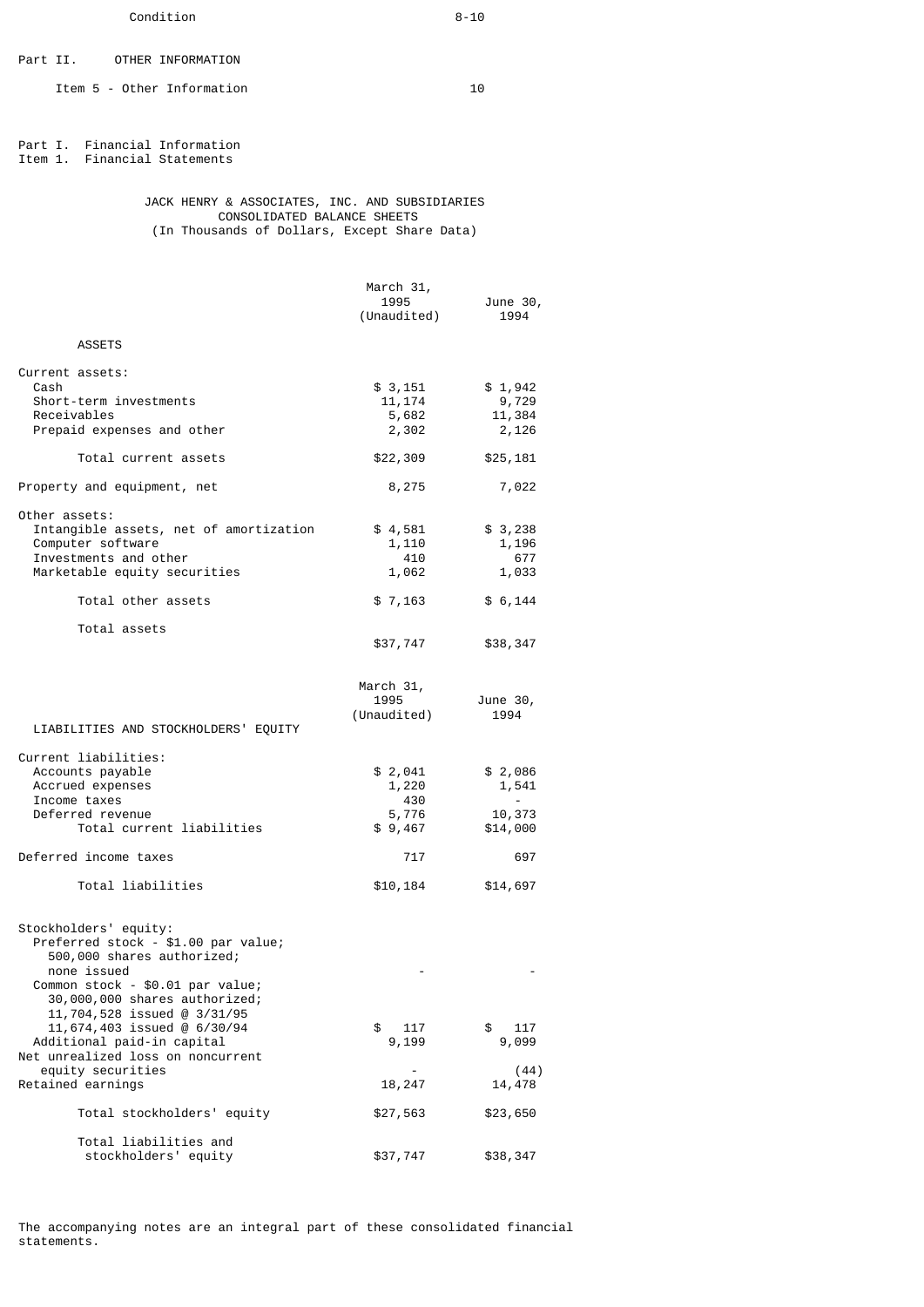## JACK HENRY & ASSOCIATES, INC. AND SUBSIDIARIES CONSOLIDATED STATEMENTS OF OPERATIONS (Unaudited)

(In Thousands of Dollars, Except Per Share Data)

|                                        | Quarter Ended |           | Nine Months Ended |           |  |
|----------------------------------------|---------------|-----------|-------------------|-----------|--|
|                                        |               | March 31, |                   | March 31, |  |
|                                        | 1995          | 1994      | 1995              | 1994      |  |
| Revenues:                              |               |           |                   |           |  |
| Software licensing & installation      | \$3,685       | \$3,056   | \$11,310          | \$9,079   |  |
| Maintenance/support & service          | 2,645         | 1,763     | 7,689             | 5,039     |  |
| Hardware sales & commissions           | 4,075         | 4,032     | 12,460            | 14,092    |  |
| Total revenues                         | \$10,405      | \$8,851   | \$31,459          | \$28,210  |  |
| Cost of sales:                         |               |           |                   |           |  |
| Cost of hardware                       | \$2,950       | \$3,102   | \$9,025           | \$10,615  |  |
| $\star$<br>Cost of services            | 1,983         | 1,670     | 5,850             | 5,120     |  |
| Total cost of sales                    | \$4,933       | \$4,772   | \$14,875          | \$15,735  |  |
| Gross profit                           | \$5,472       | \$4,079   | \$16,584          | \$12,475  |  |
| Operating expenses:                    |               |           |                   |           |  |
| Selling and marketing                  | \$1,347       | \$1,132   | \$3,956           | \$3,428   |  |
| Research and development               | 280           | 231       | 826               | 715       |  |
| $^\star$<br>General and administrative | 1,208         | 832       | 3,457             | 2,628     |  |
| Total operating expenses               | \$2,835       | \$2,195   | \$8,239           | \$6,771   |  |
|                                        |               |           |                   |           |  |
| Operating income                       | \$2,637       | \$1,884   | \$8,345           | \$5,704   |  |
| Other income (expense):                |               |           |                   |           |  |
| Interest and dividend income, net      | \$<br>191     | 137<br>\$ | \$<br>547         | \$<br>472 |  |
| Other, net                             | 22            | 31        | 7                 | 553       |  |
| Total other income                     | \$<br>213     | \$<br>168 | \$<br>554         | \$1,025   |  |
|                                        |               |           |                   |           |  |
| Income before income taxes             | \$2,850       | \$2,052   | \$8,899           | \$6,729   |  |
| Provision for income taxes             | 1,076         | 761       | 3,288             | 2,328     |  |
| Net income                             | \$1,774       | \$1,291   | \$5,611           | \$4,401   |  |
| Per share information (Note 4):        |               |           |                   |           |  |
| $\star\star$<br>Net income             | \$<br>.15     | \$<br>.11 | \$<br>.47         | \$<br>.37 |  |
| $\star\star$                           |               |           |                   |           |  |
| Weighted avg. shares outstanding       | 12,054        | 12,057    | 12,007            | 12,011    |  |
|                                        |               |           |                   |           |  |

The accompanying notes are an integral part of these consolidated financial statements.

\* 1994 figures restated to current year presentation

\*\* 1994 figures reflects the 33.33% stock dividend paid March 10, 1994

## JACK HENRY & ASSOCIATES, INC. AND SUBSIDIARIES CONDENSED STATEMENTS OF CASH FLOWS (In Thousands of Dollars) (Unaudited)

# Nine Months Ended March 31,

|                                                                                                                                                                                                                            | 1995                                            | 1994                                          |
|----------------------------------------------------------------------------------------------------------------------------------------------------------------------------------------------------------------------------|-------------------------------------------------|-----------------------------------------------|
| Cash flows - operating activities:                                                                                                                                                                                         |                                                 |                                               |
| Cash received from customers                                                                                                                                                                                               | \$32,570                                        | \$29,029                                      |
| Cash paid to suppliers and employees                                                                                                                                                                                       | (22, 079)                                       | (22, 573)                                     |
| Interest and dividends received                                                                                                                                                                                            | 585                                             | 416                                           |
| Income taxes paid                                                                                                                                                                                                          | (3, 174)                                        | (1, 743)                                      |
| Other, net                                                                                                                                                                                                                 | 19                                              | 455                                           |
| Net cash provided by operating                                                                                                                                                                                             |                                                 |                                               |
| activities                                                                                                                                                                                                                 | \$7,921                                         | \$5,584                                       |
| Cash flows from investing activities:<br>Proceeds on sale of property & equipment<br>Capital expenditures<br>Short-term investment activity, net<br>Long-term investment activity, net<br>Capitalized software development | \$<br>1<br>(1, 893)<br>(1,504)<br>(40)<br>(165) | \$<br>24<br>(685)<br>(5, 208)<br>(46)<br>(47) |
| Payment of long-term debt                                                                                                                                                                                                  | 0                                               | (800)                                         |
| Acquisition costs, net                                                                                                                                                                                                     | (1, 370)                                        | 32                                            |
| Net cash used in investing activities                                                                                                                                                                                      | \$(4, 971)                                      | \$(6, 730)                                    |
| Cash flows from financing activities:<br>Proceeds from issuance of common stock                                                                                                                                            |                                                 |                                               |
| upon exercise of stock options                                                                                                                                                                                             | \$<br>100                                       | \$<br>503                                     |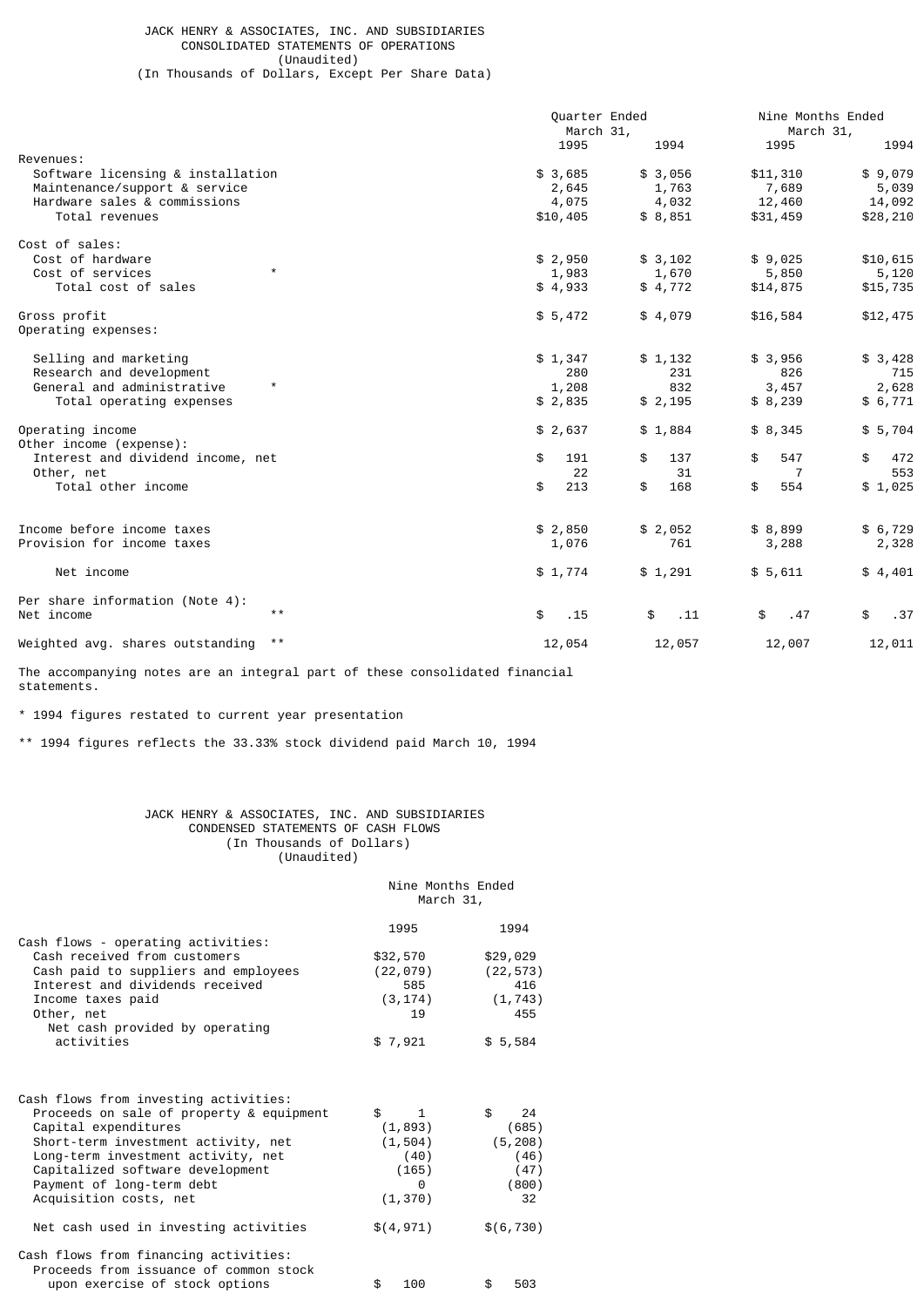| Dividends paid                        | (1, 841)   | (1, 565)   |
|---------------------------------------|------------|------------|
| Net cash used in financing activities | \$(1, 741) | \$(1,062)  |
| Net increase (decrease) in cash       | \$1,209    | \$(2, 208) |
| Cash at beginning of period           | 1,942      | 4,843      |
| Cash at end of period                 | \$3,151    | \$2,635    |

The accompanying notes are an integral part of these consolidated financial statements.

## JACK HENRY & ASSOCIATES, INC. AND SUBSIDIARIES NOTES TO THE CONDENSED CONSOLIDATED FINANCIAL STATEMENTS (Unaudited)

### 1. Summary of Significant Accounting Policies

 Description of the Company - Jack Henry & Associates, Inc. ("JHA" or the "Company") is a computer software company which has developed several banking software systems. It markets those systems to financial institutions worldwide along with the computer equipment (hardware) and provides the conversion and software customization services necessary for a financial institution to install a JHA software system. It also provides continuing support and maintenance services to customers using the system. All of these related activities are currently considered a single business segment.

 Consolidation - The consolidated financial statements include the accounts of JHA and its wholly-owned subsidiaries. All significant intercompany accounts and transactions have been eliminated in the consolidation.

 Other Significant Accounting Policies - The accounting policies followed by the Company are set forth in Note 1 to the Company's consolidated financial statements included in its Annual Report on Form 10-K ("Form 10-K") for the fiscal year ended June 30, 1994.

### 2. Interim Financial Statements

 The accompanying condensed financial statements have been prepared in accordance with the instructions to Form 10-Q of the Securities and Exchange Commission and in accordance with generally accepted accounting principles applicable to interim financial statements, and do not include all of the information and footnotes required by generally accepted accounting principles for complete financial statements. The financial statements should be read in conjunction with the audited consolidated financial statements and accompanying notes of the Company for the year ended June 30, 1994, which are included in its Form 10-K.

 In the opinion of management of the Company, the accompanying condensed financial statements reflect all adjustments necessary (consisting solely of normal recurring adjustments) to present fairly the financial position of the Company as of March 31, 1995, and the results of its operations and its cash flows for the three-month and nine-month periods then ended.

 The results of operations for the periods ended March 31, 1995, are not necessarily indicative of the results to be expected for the entire year.

### 3. Additional Interim Footnote Information

None.

#### 4. Income Per Share Information

 Earnings per common share are computed by dividing income by the weighted average number of shares of common stock and dilutive common stock equivalents outstanding for the quarters and nine month periods ended March 31, 1995 and 1994.

Item 2. - Management's Discussion and Analysis of Results of Operations and Financial Condition

## RESULTS OF OPERATIONS

## Background and Overview

 Jack Henry & Associates, Inc. ("JHA" or the "Company") is a leading provider of in-house integrated computer systems that perform data processing for banks and related financial institutions. The Company was founded in 1976. Its proprietary applications software, which operates on IBM computers, is offered under two systems: CIF 20/20 1, typically for banks with less than \$200 million in assets, and the Silverlake System 2, for banks with assets of \$100 million to \$3 billion. Domestically, JHA frequently sells hardware with its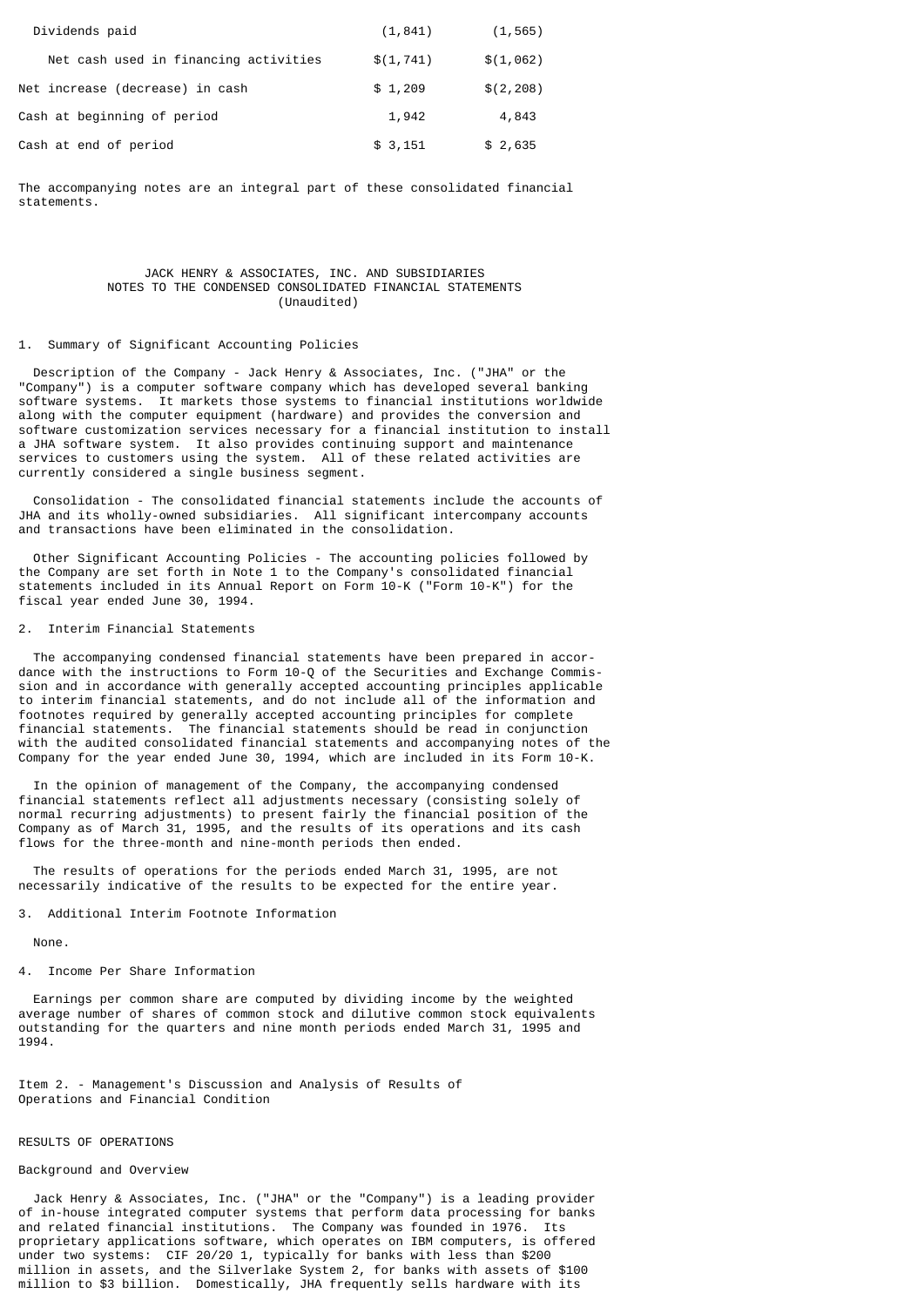software products. It also provides customer support and related services. The Company's software systems have been installed at over 955 banks and financial institutions worldwide.

 A detailed discussion of the major components of the results of operations for the quarter and the nine months ended March 31, 1995, as compared to the same periods in the previous year follows.

#### Revenues

 Revenues increased 18% to \$10,405,000, in the third quarter ended March 31, 1995. Software licensing and installation increased 21%, which renders the highest profit margin of the three revenue groups. Maintenance, support and service revenues increased 50% to \$2,645,000, growing with new customer additions and the addition of CommLink. Hardware sales were \$4,075,000, up slightly from last year's quarter due to the timing and mix of orders received. Overall, revenues continue to be strong because demand for the Company's products and services remains high.

 The nine months ended March 31, 1995, had a 12% increase in revenues over the same period a year earlier. Software licensing and installation revenues are up 25% over FY '94's third quarter. This increase is complimented by the 53% growth in maintenance/support and service revenue (which increased for similar reasons to the quarter above), but slightly offset by the 12% decrease in hardware sales over the same period last year.

 The \$7,734,049, backlog of sales at March 31, 1995, reflects an increase of 18% above last year's level.

### Cost of Sales

 There was an overall increase in total cost of sales of 5% for the quarter and a decrease of 4% for the nine months compared to the same periods last year. The quarter had cost of hardware decreasing 5%, reflecting a small improvement in margin, and cost of services increased 25%, which reflects a slight improvement since non-hardware revenues increased 31%.

> 1CIF 20/20 is a trademark of Jack Henry & Associ ates, Inc.

 2Silverlake System is a registered trademark of Jack Henry & Associates, Inc.

 Cost of hardware decreased 15% for the nine months ended March 31, 1995. This is on a 12% decrease in hardware revenue, thus a small margin improvement. The nine month period reflects only a 19% increase in cost of services on a 35% increase in non-hardware revenues. This resulted from the addition of CommLink (which has a higher margin) and improved operational efficiencies.

## Gross Profit

 Gross profit increased to \$5,472,000 and \$16,584,000, respectively, in the third quarter and the nine months ended March 31, 1995, compared to \$4,168,000 and \$12,672,000, for the same periods last year. Total gross profit has increased 31% and 31%, which is relatively consistent with the revenue percentage increases. The previously discussed 21% and the 25% increase in software revenues along with maintenance/services and support increasing due to new customer additions, price increases and CommLink contributions are the primary reasons for the consistent growth in the gross profit margins. The gross margin percentage was 53% of sales for the quarter and nine month periods, up nicely from the previous year periods of 47% and 45%, respectively. Generally, this percentage will fluctuate with hardware sales - as they go down it will trend upward and vice versa.

## Operating Expenses

 Total operating expenses increased 24%. This is a favorable picture, since gross profit increased 31%, thus the Company continues to gain efficiencies through growth. Selling expenses increased 19% and general and administrative expenses increased 31%, research and development increased 21%. These increases are primarily attributable to the addition of CommLink.

 Operating expenses for the nine months ended March 31, 1995, also experienced increases in all areas when compared to the same period a year ago. Again these increases are primarily related to CommLink.

#### Other Income and Expense

 Other income for the quarter ended March 31, 1995, reflects a net 27% increase when compared to the same period last year.

 The nine months ended March 31, 1995, experienced a net decrease, when compared to the same period a year ago. The largest factor is due to the onetime collection of \$394,000 in Fiscal Year 1994's second quarter of amounts previously deemed uncollectible.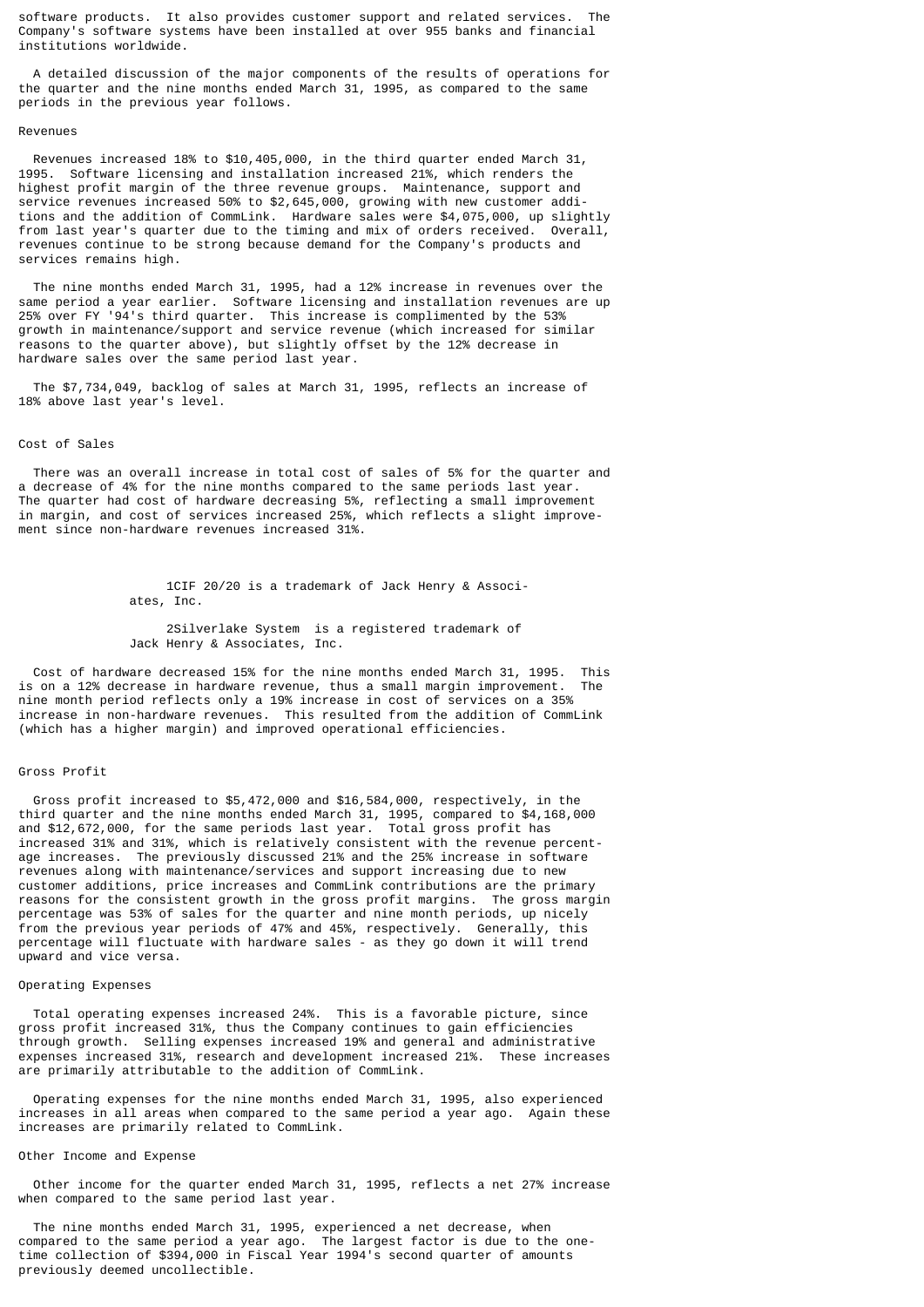Net income for the third quarter was \$1,774,000, or \$.15 per share, compared to \$1,291,000, or \$.11 per share, in the same quarter last year.

 Net income for the nine months ended March 31, 1995, was \$5,611,000, or \$.47 per share compared to \$4,401,000, or \$.37 per share, in the same period last year.

### FINANCIAL CONDITION

### Liquidity

 The Company's cash and short-term investments increased to \$14,325,000, at March 31, 1995, from \$11,671,000, at June 30, 1994. The increase is primarily attributable to two factors, the first being customer payments made in response to the annual billing of support fees received in the first quarter. (This also caused the decrease in accounts receivable reflected on JHA's balance sheet at

March 31, 1995.) The second is the Company's continued profitability.

 JHA has available credit lines totaling \$2,215,000, although the Company expects their use to be minimal during FY '95. The Company currently has no short-term or long-term debt obligations.

### Capital Requirements and Resources

 JHA generally uses existing resources and funds generated from operations to meet its capital requirements. Capital expenditures totalling \$323,000 for the third quarter ended March 31, 1995, were made for additional equipment and a new building for CommLink. These were funded from cash generated by operations. The consolidated capital expenditures of JHA total \$1,893,000 for the nine month period, ending March 31, 1995.

 The Company paid a \$.0575 per share cash dividend on March 15, 1995 to stockholders of record on February 23, 1995 which was funded from working capital. In addition, the Company's Board of Directors, subsequent to March 31, 1995, declared a quarterly cash dividend of \$.0575 per share on its common stock payable on May 26, 1995, to stockholders of record on May 12, 1995. This will be funded out of working capital.

## CONCLUSION

 JHA's results of operations and its financial position continued to be quite favorable during the quarter and nine months ended March 31, 1995. This reflects the continuing attitude of cooperation and commitment by each employee, management's ongoing cost control efforts and commitment to deliver top quality products and services to the markets served.

PART II. OTHER INFORMATION

None.

### SIGNATURES

 Pursuant to the requirements of the Securities Exchange Act of 1934, the Registrant has duly caused this Quarterly Report on Form 10-Q to be signed on behalf by the undersigned thereunto duly authorized.

JACK HENRY & ASSOCIATES, INC.

Date: May 12, 1995 /s/ Michael E. Henry Michael E. Henry Chairman of the Board Chief Executive Officer

Date: May 12, 1995 */s/ Terry W. Thompson*  Terry W. Thompson Vice President and Chief Financial Officer